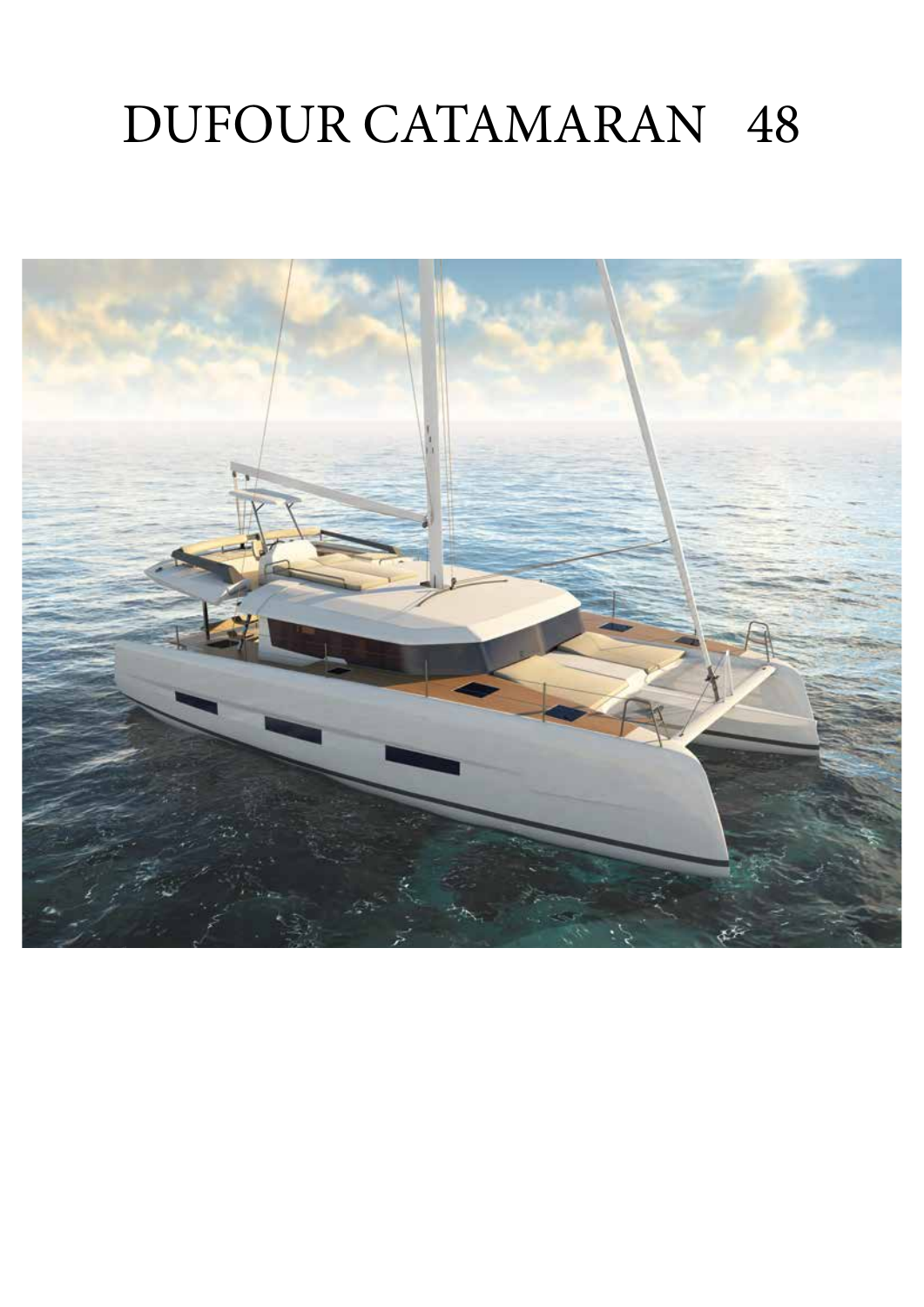

### **Umberto Felci, key architect**

As an incontrovertible partner since 2002, the shipyard could not go further without the talented Umberto Felci and Lorenzo Giovannozzi to draw the lines of the first Dufour Catamarans.

Popular for their technical and visionary skills, they have been able to present a modern, elegant and innovative project, in line with the distinctive symbols of the Dufour Touch.

"We have developed an innovative catamaran in line with the Dufour philosophy on which we have been working over the last years.

The Dufour Catamarans 48 keeps the codes of the Dufour identity, specificaly with the lines of the hull and their inserts, the porthole shapes and the deck plan free of any obstruction."

### **The choice of a rig with self-tacking jib**

In order to ensure maximum safety and easy handing, the mast was pulled back on the centreline of the boat in order to ballance the weights and limit tensions on the mainsail.

The headsails are larger and offer new possibilities, especialy the use of a self-steering jib, as large as a genoa.

The Dufour 48 presents 124 m2 of sail area close hauled, with 76 m2 of mainsail and 48 m2 of jib, a combination that makes it easy to control in any situation, even while short handed.

In addition, the tilted boom well appreciated on the Dufour monohulls, facilitates lowering and secures the crew on the fly bridge.

The outside rope is optional, to support a code 0 or a gannaker.





#### **Egineering research and construction**

The Dufour 48 Catamarans project has benefited from high-technology search and ressources, notably the CFD analysis, which revealed great hydrodynamic qualities.

The entire structure has been analysed and validated by the finite element method (FEM) in every detail.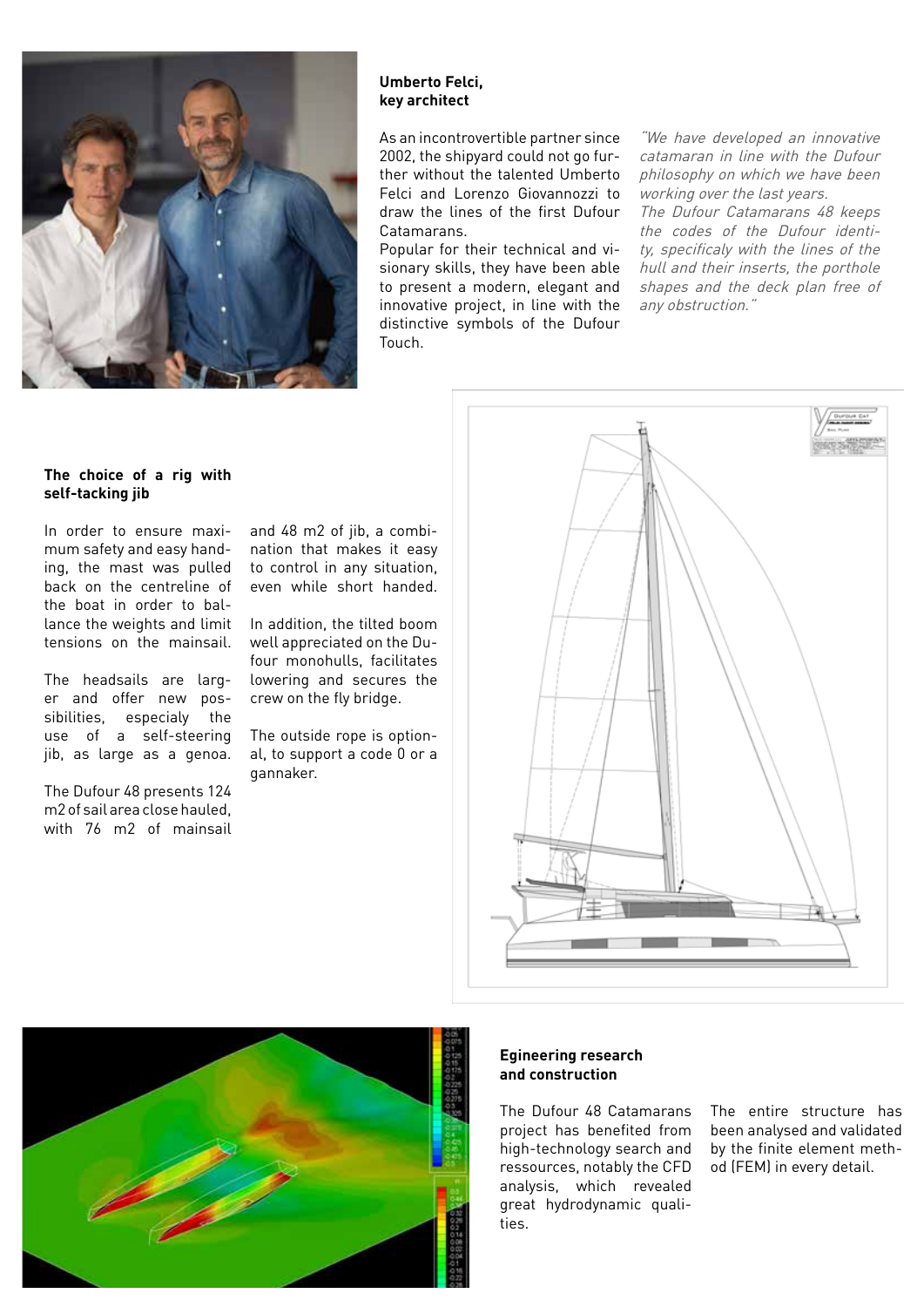

#### **Balance between inside and ouside space**

The Dufour 48 Catamarans presents a perfect balance with the deck plan, the cockpit space, roof and foredeck divid ed into 1/3 of the total length.

The large proportion of the roof differs from the models of the category and offer the thought of a very wide space of the living room area. Indeed, it is a testimony of a balanced project in terms of exterior and interior space, developed to of fer the greatest comfort in all seasons.

At the front, there are two ou standing sunbathing areas, separated by a large storage box and the anchor well.

The sidedecks are spacious, and secured by hull bulwarks along the entire length.

At the cockpit level, there are two steps, one on the port side and one on the starboard side, offering the access to the fly bridge.



1. Integrated & sliding panel to prevent water from dripping into the cockpit in case of rain.

2. The jib furler passes over the top of the roof to be oper ational from the helm station.



## **The flybridge by Dufour**

The Dufour 48 Catamarans fly bridge is a key element of this project. Elaborated as a sec ond cockpit, it expands consid erably the living space outside. Traffic is ideal with an access from two stairs - through the cockpit from starboard, and the sidedecks from port.

He is equipted with a low table and surrounded by large seats and a wide sunbathing area.

It also features the helm sta tion...



## **A "Super Yachts" helm station**

Located on the fly bridge, the helm station offers an absolute advantage in terms of visibility.

The large console inspired by the superyachts, integrates all the equipment in a very ergo nomic layout.

The three mainsail winches, jib and gennaker are easy to reach.

The helmsman also benefits from an adjustable seat and a bimini, available in both canvas or rigid.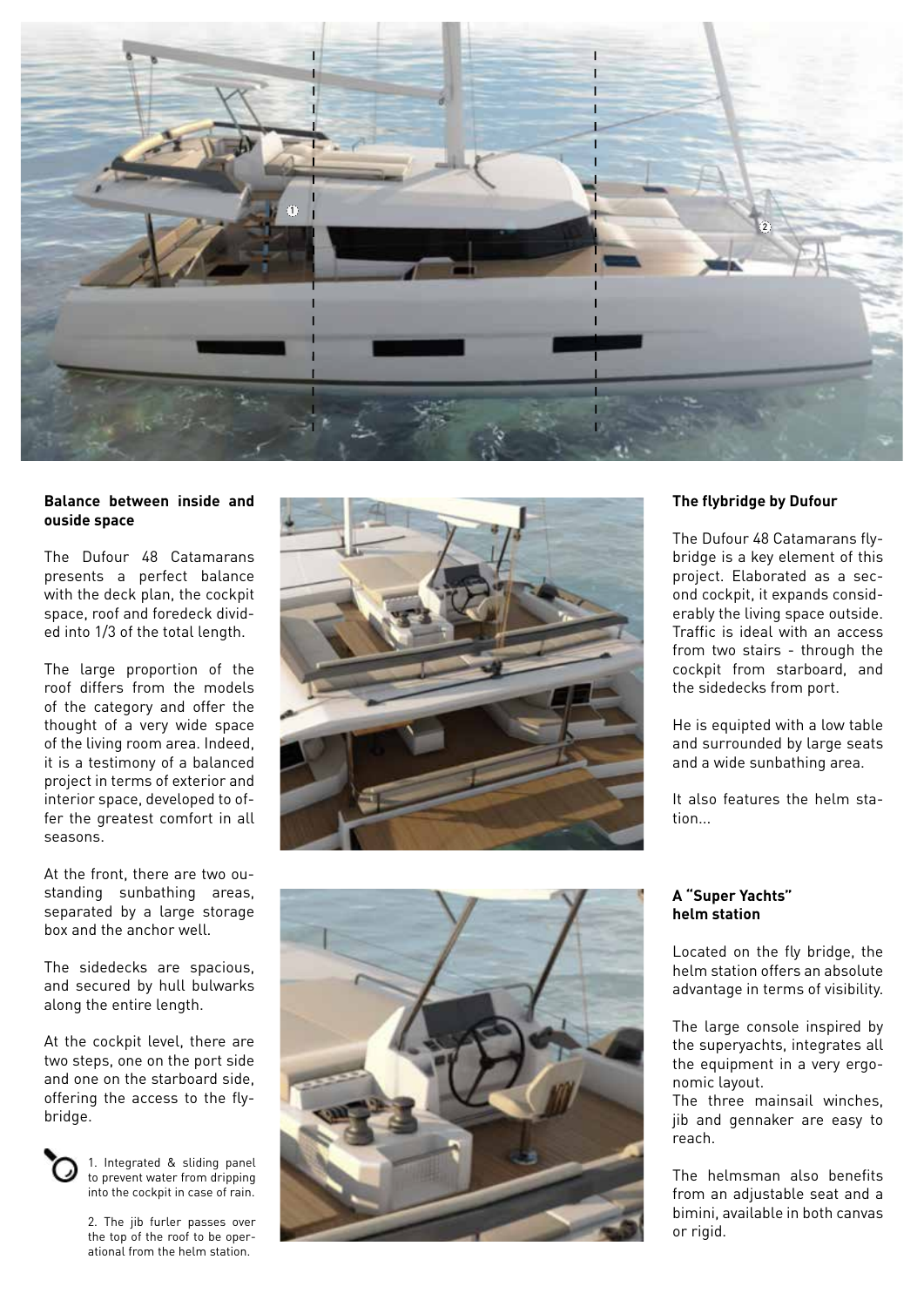

# **A functional cockpit as an extension of the living room**

The cockpit space of the Dufour 48 is similar to a 50 feet boat or more. Indeed, the 8-metre boat's width provides excellent space distribution and ideal traffic on board.

There is a large table for 8 people, multiple seating and relaxation areas, as well as the famous plancha created by Dufour Yachts.

The various portholes provide an incredible natual light in the rear cabins.

The large window door opens completely for full communication with the lounge area.





### **Standard rollers or hydraulic platform ?**

Two options are available for dinghy lifting. Fully integrated into frame, both systems guarantee to support weights up to 450kg\*.

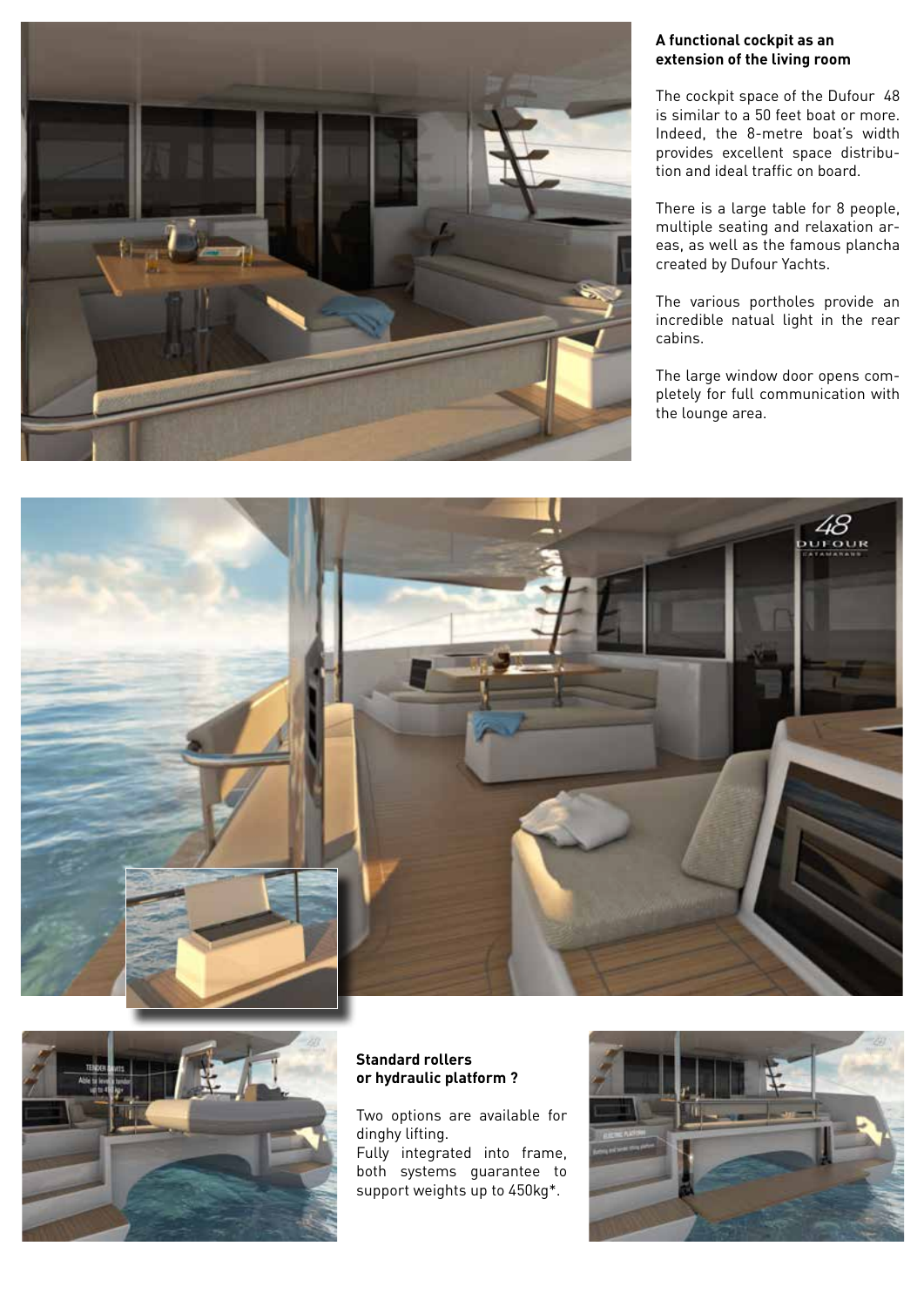

#### **Living room area and 360° vision**

The Dufour Catamarans 48 has been designed to satisfy the requirements of both owners and renters wishing to live on board throughout the year. Offering a large living room was essential and the result is perfectly achieved.

The kitchen connected to the cockpit, is fully equipped and ergonomic with its many storage spaces.

At the front, there is the office space - chart table, equipped with a repeater screen and an autopilot control with joystick, to control the boat from the inside.

The sofa space - dining table, can be modulated in 3 positions - low table, dining table - double bed, with the seats smartly stored in the central furniture to keep the space as clear as possible.

The wide 360° window facing the sea provides plenty of light.

The storage are various and well thought out, with a large console with drawers, ready to fit everything you need.



1. Two large opening panels ensure ventilation of both saloon and cockpit.

2. The kitchen is also ventilated by an opening window







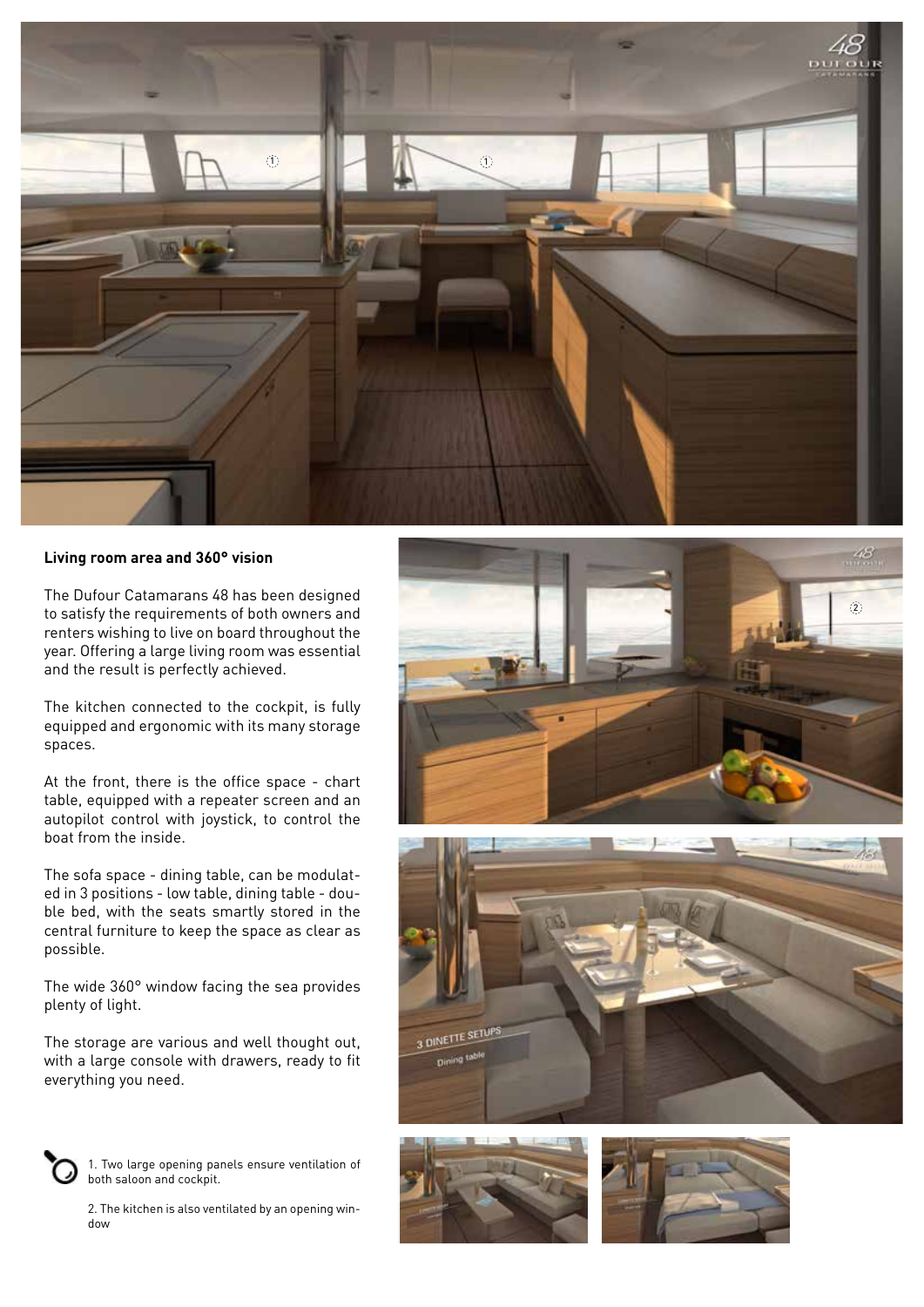

# **Guest cabins with independant access**

The Dufour Catamarans 48 presents an unusual configuration to access the guest cabins.

To guarantee the best possible privacy in each space, a double way towards the floats has been designed - one to port, the other to starboard.

So, all the cabins have a totally separate access and remain accessible from the lounge.

Each cabin includes its own bathroom with separate shower, as well as many closets and storage.

Ventilation and brightness are also ideally suited.







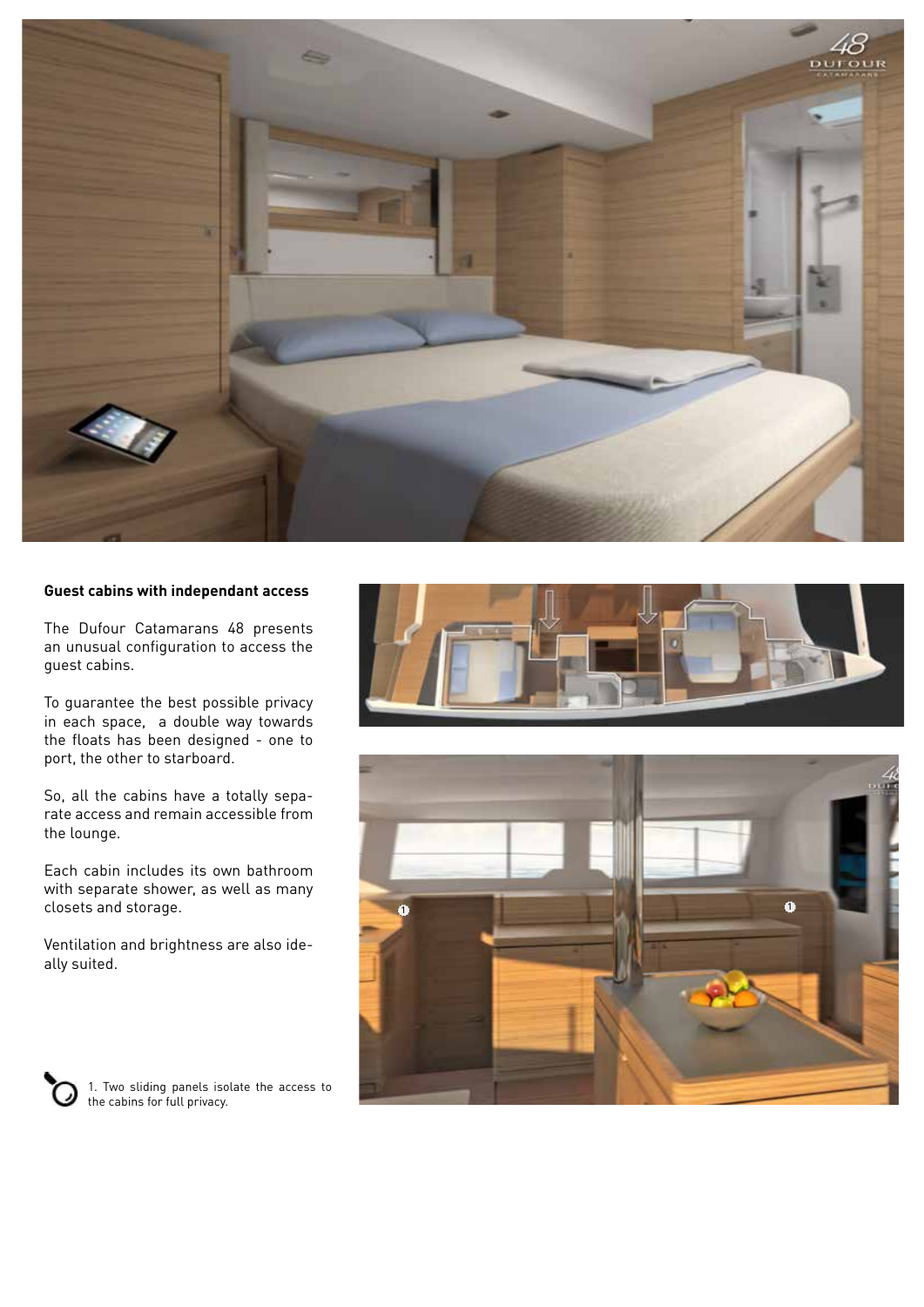



### **Service area**

In line with the functionalities of a large yacht, the service area of the Dufour Catamarans 48 brings a huge extra value.

Available in 3 and 4 cabins, it can be used as an extra kitchen, storage area, laundry room and many other possibilities according to your needs.

#### **The skipper cabin**

Available in every available layout, it is both functional and comfortable.

The skipper has a 190cm x 115cm bed, and an integrated head with shower and toilet.

The main access is through the front deck, but an access door to the float remains present if necessary.

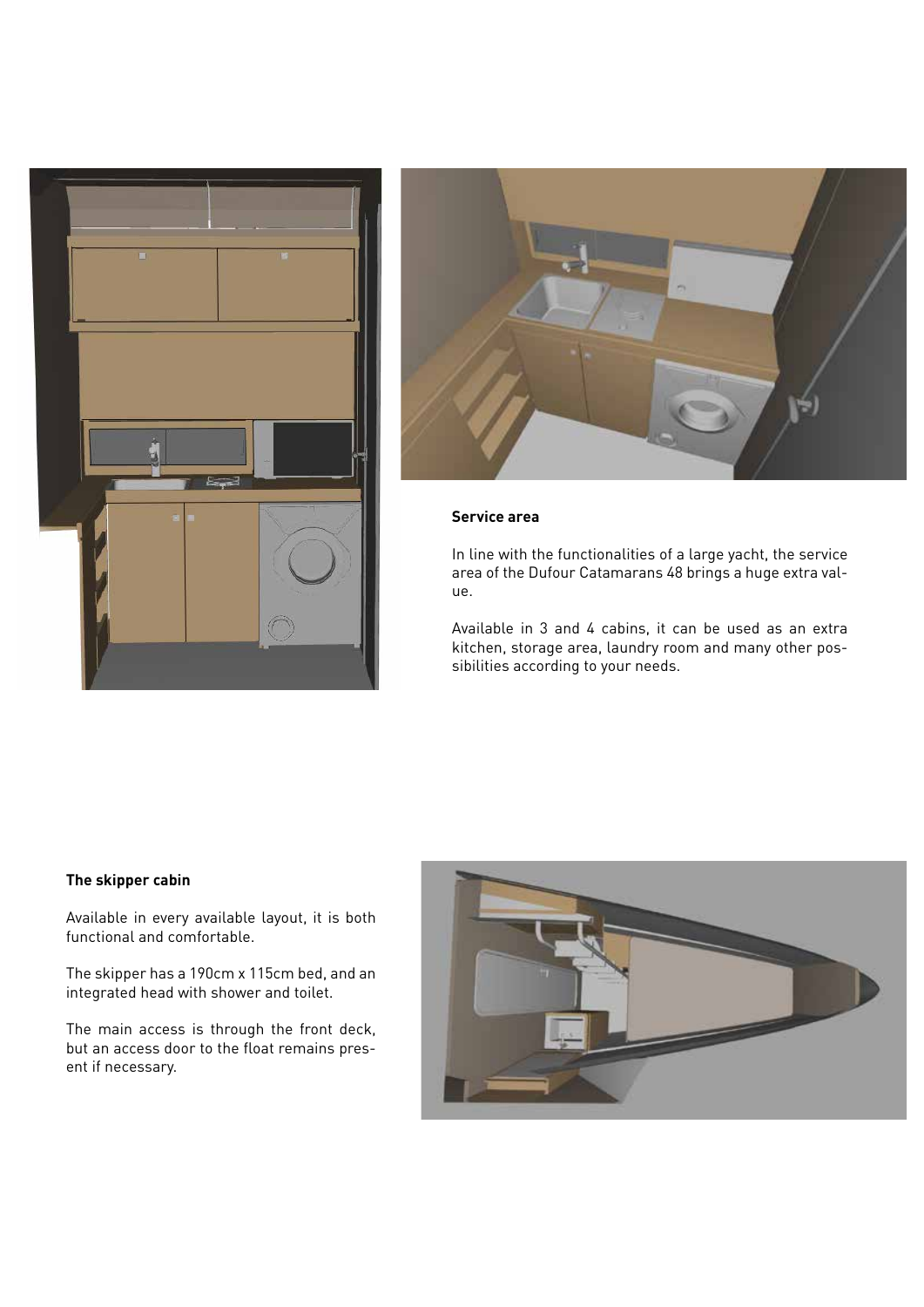

# **Layout B 4 cabins - 5 heads + skipper**

# **Port side float**

- > 1 double aft cabin, including a head and a separate shower
- > 1 double front cabin, including a head and a separate shower

# **Starboard float**

- > 1 double aft cabin with independent access, including a head and a separate shower
- > 1 double front cabin with independent access, including a head and a separate shower
- > 1 service area
- > 1 day head
- > 1 sail locker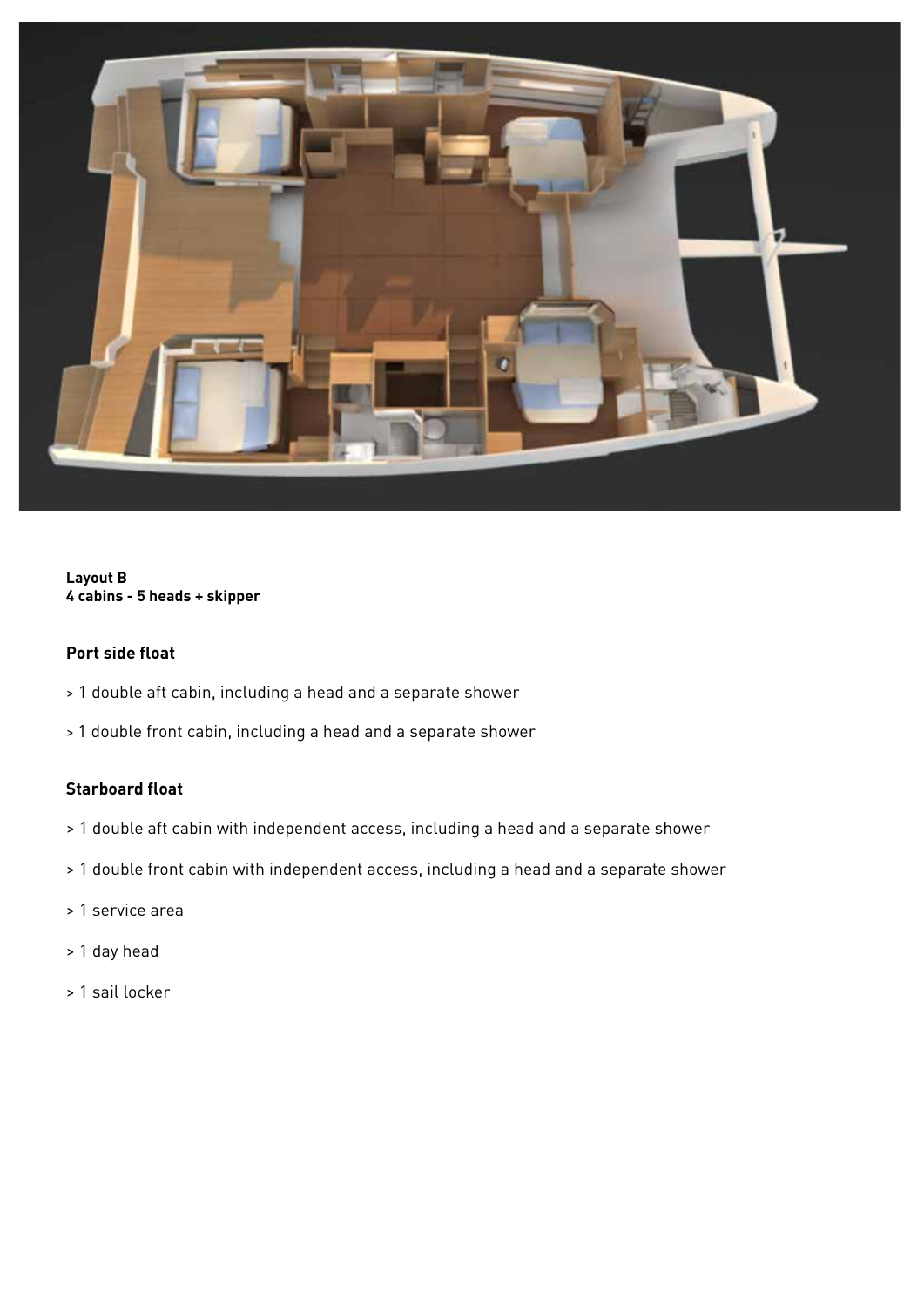

**Layout C 5 cabins - 5 heads + skipper** 

# **Port side float**

- > 1 double aft cabin, including a head and a separate shower
- > 1 double front cabin, including a head and a separate shower

# **Starboard float**

- > 1 double aft cabin with independent access, including a head and a separate shower
- > 1 double front cabin with independent access, including a head and a separate shower
- > 1 double cabin with pullman
- > 1 day head
- > 1 sail locker

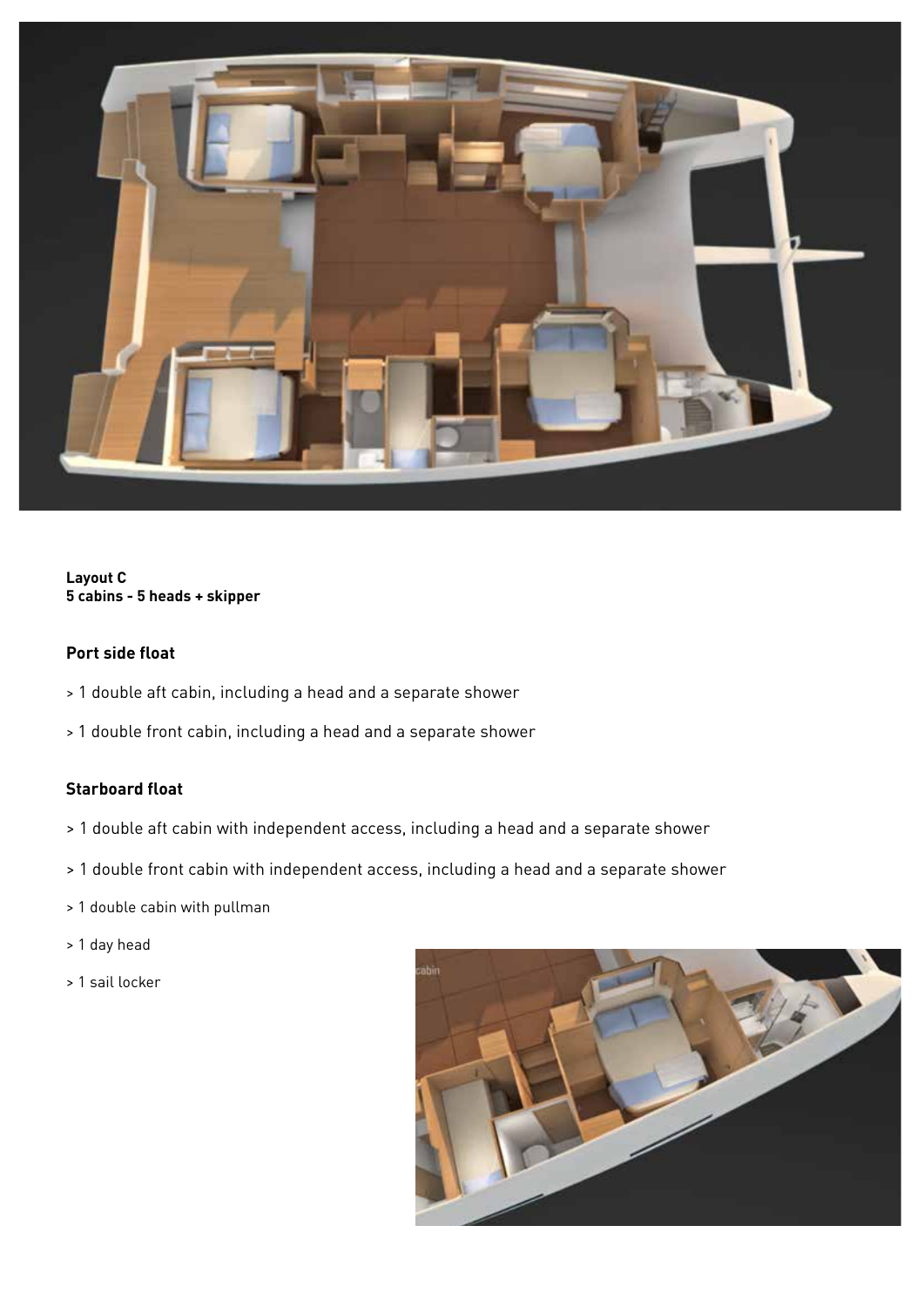# **Technical specifications**

| Architect                  | U. Felci         |
|----------------------------|------------------|
| LOA (incl. bowsprit)       | 48.23 ft         |
| <b>Hull lenght</b>         | 46.59 ft         |
| <b>Feet lenght</b>         | 46.58 ft         |
| <b>Midship section</b>     | 26.25 ft         |
| <b>Draft</b>               | $4.26$ ft        |
| <b>Lightship weight</b>    | 32 970 lbs       |
| <b>Water tank capacity</b> | 153.97 gallons   |
| <b>Fuel tank capacity</b>  | 197.97 gallons   |
| <b>Engine</b>              | $2 \times 50$ hp |
| Engine(opt.)               | $2 \times 60$ hp |

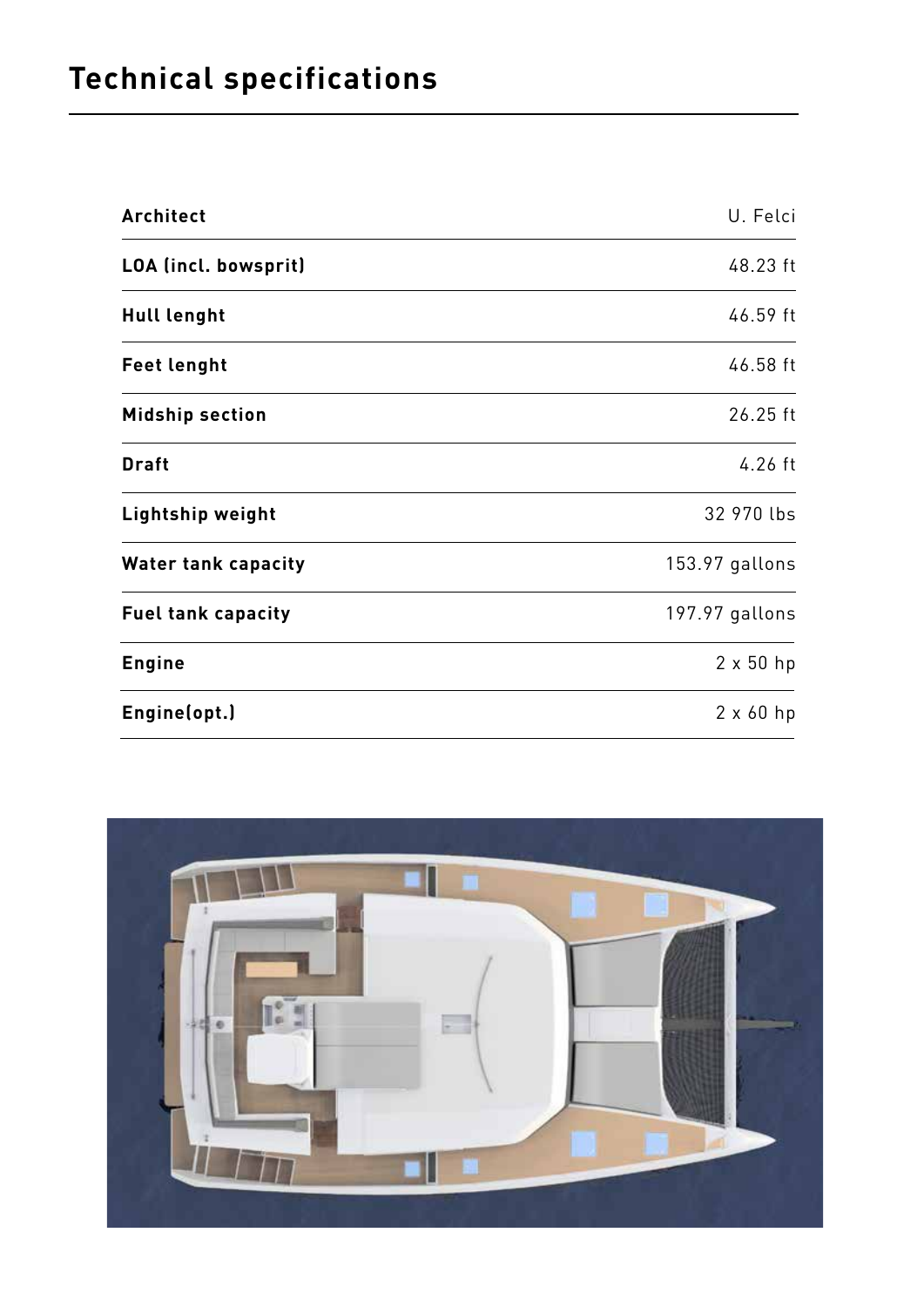# **Sail plan dimensions**



| Sail area        | 1 334 ft2  |
|------------------|------------|
| <b>Mainsail</b>  | 818 ft2    |
| Self tacking jib | 516.67 m2  |
| Code 0           | 968.75 ft2 |
| Gennaker         | 1 184 ft2  |